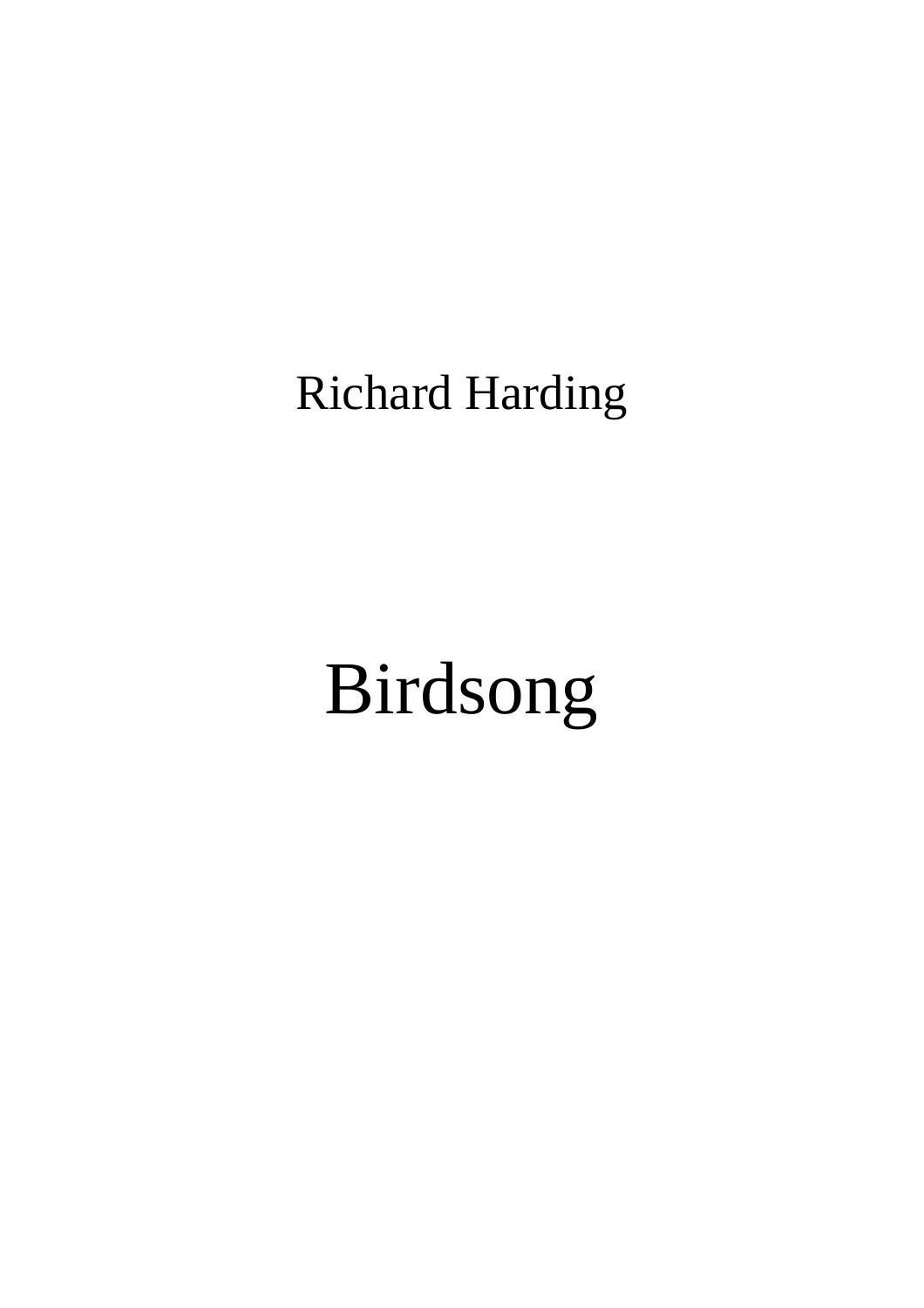'Birdsong' is for guitar and sampler.

It consists of a series of fragments which are to be played, sampled, layered and looped ad lib.

An improvised line in E major may be played alongside the layered texture.

The performance is of open duration. End by fading out, or cutting short, the sampled fragments, either one at a time or as a block.